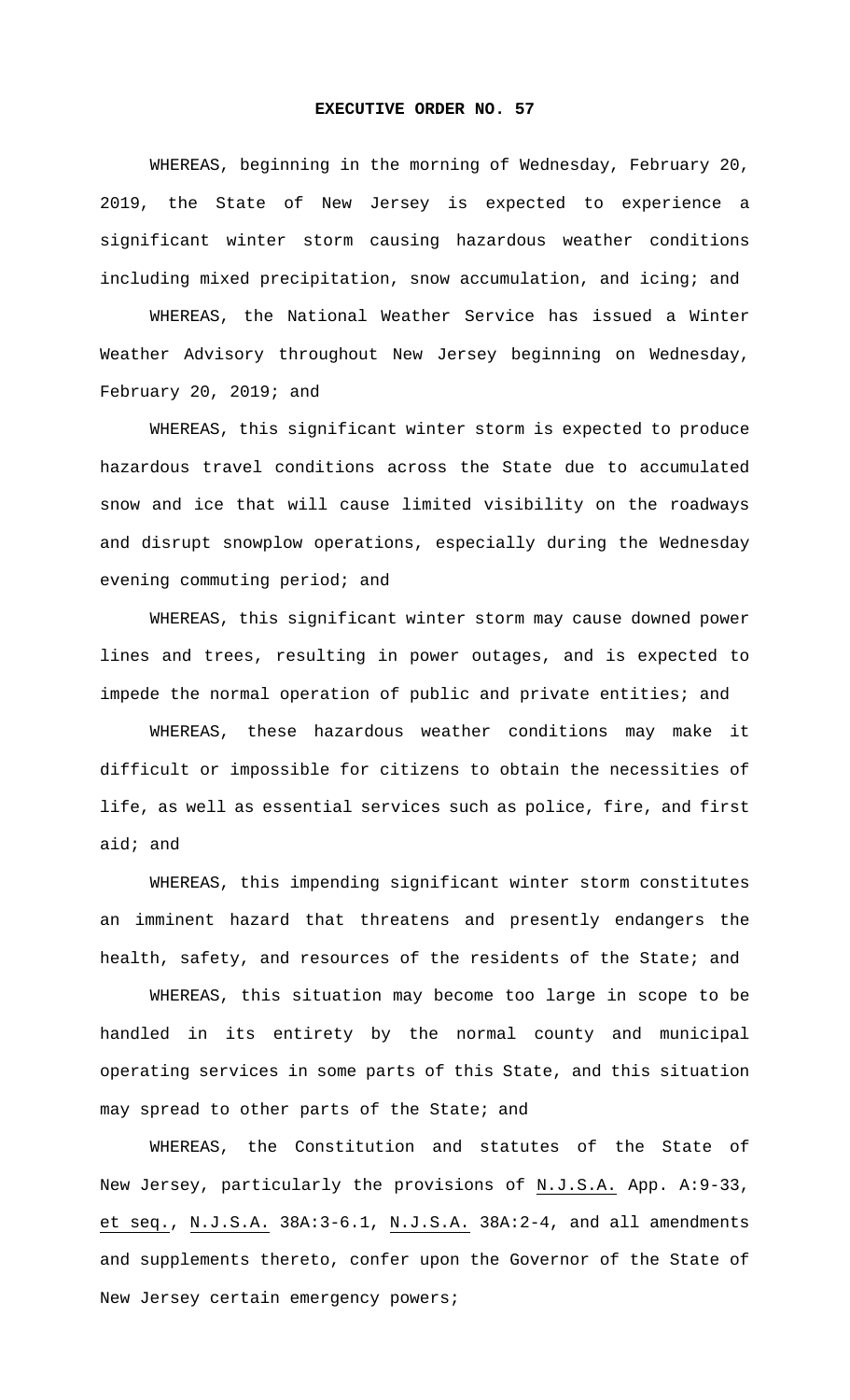NOW, THEREFORE, I, PHILIP D. MURPHY, Governor of the State of New Jersey, in order to protect the health, safety, and welfare of the people of the State of New Jersey DO DECLARE and PROCLAIM that a State of Emergency exists throughout the State of New Jersey, effective at 5:00 a.m. on February 20, 2019; and I hereby ORDER and DIRECT the following:

1. I authorize and empower the State Director of Emergency Management, who is the Superintendent of State Police, to implement the State Emergency Operations Plan and to direct the activation of county and municipal emergency operations plans, as necessary, and to coordinate the recovery effort from this emergency with all governmental agencies, volunteer organizations, and the private sector.

2. I authorize and empower, in accordance with N.J.S.A. App. A:9-33, et seq., as supplemented and amended, the State Director of Emergency Management, who is the Superintendent of State Police, through the police agencies under his control, to determine and control the direction of the flow of vehicular traffic on any State or interstate highway, municipal or county road, and any access road, including the right to detour, reroute, or divert any or all traffic and to prevent ingress or egress from any area that, in the State Director's discretion, is deemed necessary for the protection of the health, safety, and welfare of the public, and to remove parked or abandoned vehicles from such roadways as conditions warrant.

3. I authorize and empower the Attorney General, pursuant to the provisions of N.J.S.A. 39:4-213, acting through the Superintendent of State Police, to determine and control the direction of the flow of vehicular traffic on any State or interstate highway, municipal or county road, and any access road,

2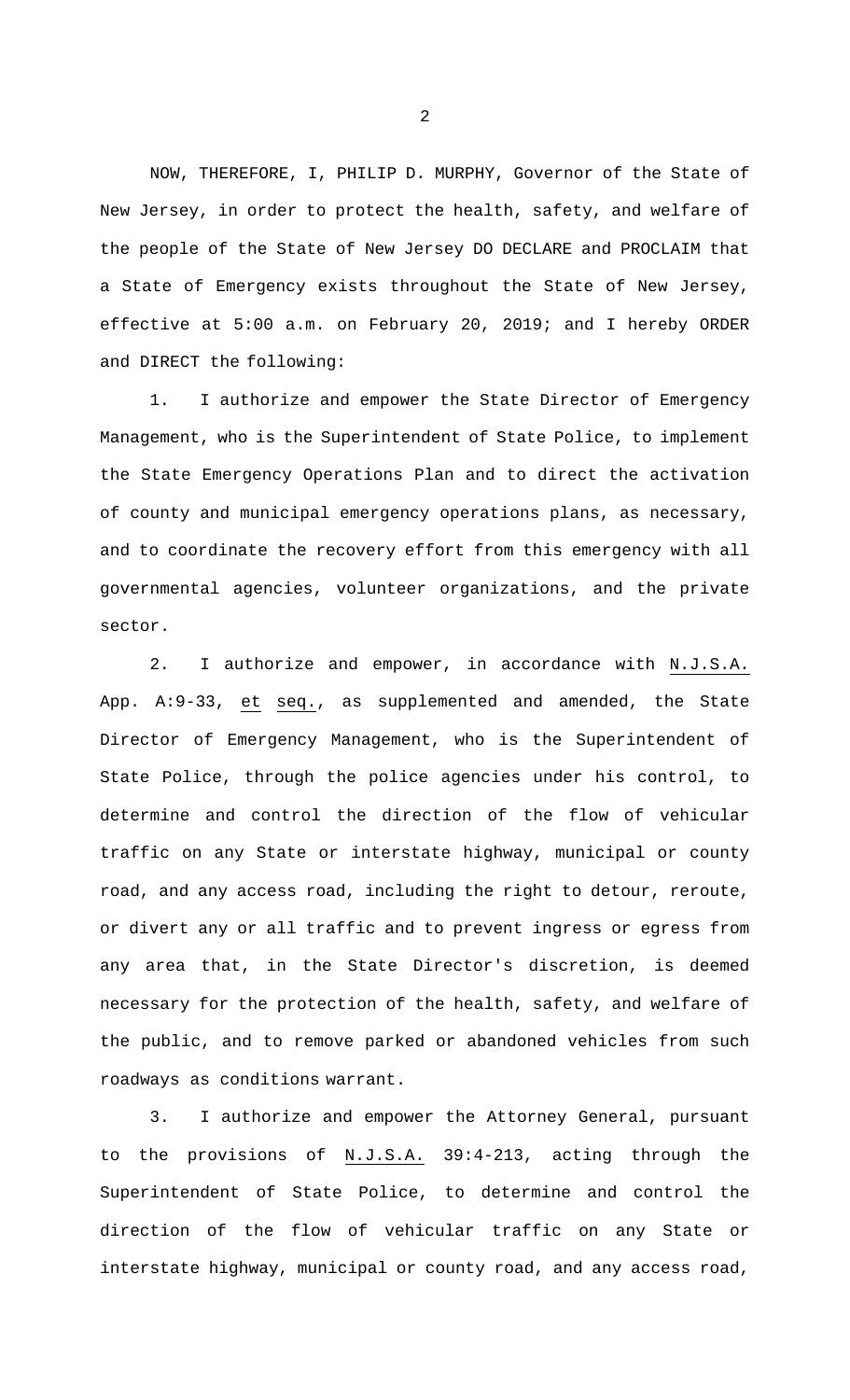including the right to detour, reroute, or divert any or all traffic, to prevent ingress or egress, and to determine the type of vehicle or vehicles to be operated on such roadways. I further authorize all law enforcement officers to enforce any such order of the Attorney General or Superintendent of State Police within their respective municipalities.

4. I authorize and empower the State Director of Emergency Management to order the evacuation of all persons, except for those emergency and governmental personnel whose presence the State Director deems necessary, from any area where their continued presence would present a danger to their health, safety, or welfare because of the conditions created by this emergency.

5. I authorize and empower the State Director of Emergency Management to utilize all facilities owned, rented, operated, and maintained by the State of New Jersey to house and shelter persons who may need to be evacuated from a residence, dwelling, building, structure, or vehicle during the course of this emergency.

6. I authorize and empower the executive head of any agency or instrumentality of the State government with authority to promulgate rules to waive, suspend, or modify any existing rule, where the enforcement of which would be detrimental to the public welfare during this emergency, notwithstanding the provisions of the Administrative Procedure Act or any law to the contrary for the duration of this Executive Order, subject to my prior approval and in consultation with the State Director of Emergency Management. Any such waiver, modification, or suspension shall be promulgated in accordance with N.J.S.A. App. A:9-45.

7. I authorize and empower the Adjutant General, in accordance with N.J.S.A. 38A:2-4 and N.J.S.A. 38A:3-6.1, to order to active duty such members of the New Jersey National Guard who,

3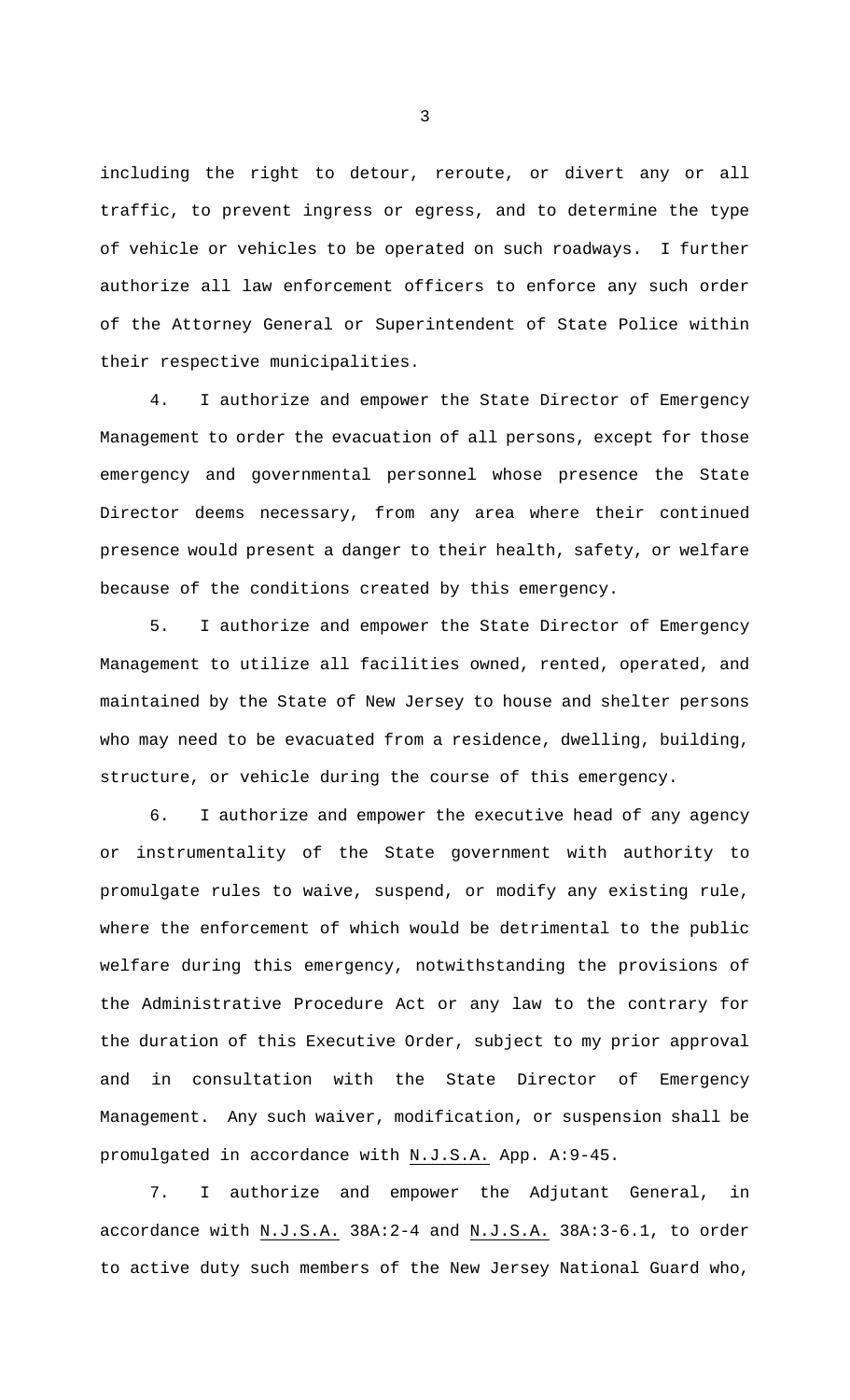in the Adjutant General's judgment, are necessary to provide aid to those localities where there is a threat or danger to the public health, safety, and welfare and to authorize the employment of any supporting vehicles, equipment, communications, or supplies as may be necessary to support the members so ordered.

8. In accordance with the N.J.S.A. App. A:9-34 and N.J.S.A. App. A:9-51, I reserve the right to utilize and employ all available resources of the State government and of each and every political subdivision of the State, whether of persons, properties, or instrumentalities, and to commandeer and utilize any personal services and any privately-owned property necessary to protect against this emergency.

9. In accordance with N.J.S.A. App. A:9-40, no municipality, county, or any other agency or political subdivision of this State shall enact or enforce any order, rule, regulation, ordinance, or resolution which will or might in any way conflict with any of the provisions of this Order, or which will in any way interfere with or impede the achievement of the purposes of this Order.

10. It shall be the duty of every person or entity in this State or doing business in this State and of the members of the governing body and every official, employee, or agent of every political subdivision in this State and of each member of all other governmental bodies, agencies, and authorities in this State of any nature whatsoever, to cooperate fully with the State Director of Emergency Management in all matters concerning this state of emergency.

11. In accordance with N.J.S.A. App. A:9-34, N.J.S.A. App. A:9-40.6, and N.J.S.A. 40A:14-156.4, no municipality or public or semipublic agency shall send public works, fire, police, emergency

4